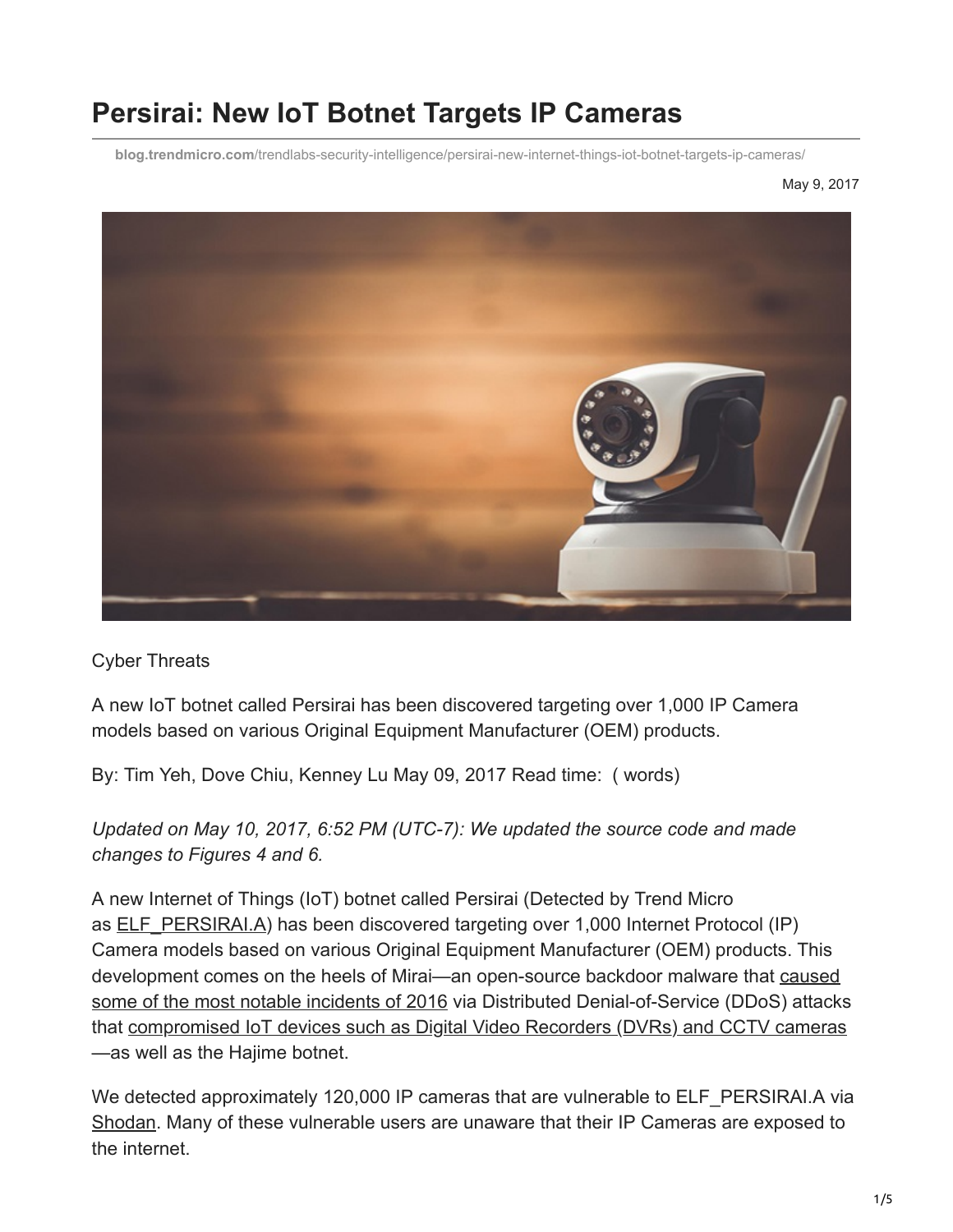

*Figure 1: The number of vulnerable IP Cameras as of April 26, 2017 (derived from Shodan data)*

This makes it significantly easier for the perpetrators behind the malware to gain access to the IP Camera web interface via TCP Port 81.

#### **Behavior and Analysis**

[Figure 1](http://blog.trendmicro.com/content/dam/trendmicro/global/en/migrated/security-intelligence-migration-spreadsheet/trendlabs-security-intelligence/2017/04/figure-1-01-1024x699.jpg)

#### *Figure 2: Infection Flow of ELF\_PERSIRAI.A*

IP Cameras typically use Universal Plug and Play (UPnP), which are network protocols that allow devices to open a port on the router and act like a server, making them highly visible targets for IoT malware.

After logging into the vulnerable interface, the attacker can perform a command injection to force the IP Camera to connect to a download site via the following command:

#### [Figure 1](http://blog.trendmicro.com/content/dam/trendmicro/global/en/migrated/security-intelligence-migration-spreadsheet/trendlabs-security-intelligence/2017/05/persirai-source-code-2.jpg)

The download site will then respond with the following commands:

#### [Figure 1](http://blog.trendmicro.com/content/dam/trendmicro/global/en/migrated/security-intelligence-migration-spreadsheet/trendlabs-security-intelligence/2017/05/persirai-source-code-1.jpg)

These commands will download and execute malicious shell script from the domain *ntp.gtpnet.ir* T

he wificam.sh will download and execute the following samples, which will be deleted after execution:

#### [Figure 1](http://blog.trendmicro.com/content/dam/trendmicro/global/en/migrated/security-intelligence-migration-spreadsheet/trendlabs-security-intelligence/2017/05/persirai-source-code.jpg)

After the samples are downloaded and executed, the malware deletes itself and will only run in memory. It will also block the zero-day exploit by pointing ftpupdate.sh and ftpupload.sh to /dev/null to prevent other attackers from targeting the victim's IP Camera. However, once the camera is rebooted, it will again be vulnerable to the exploit.

The affected IP Camera will report to the C&C servers:

- load[.]gtpnet[.]ir
- ntp[.]gtpnet[.]ir
- 185[.]62[.]189[.]232
- 95[.]85[.]38[.]103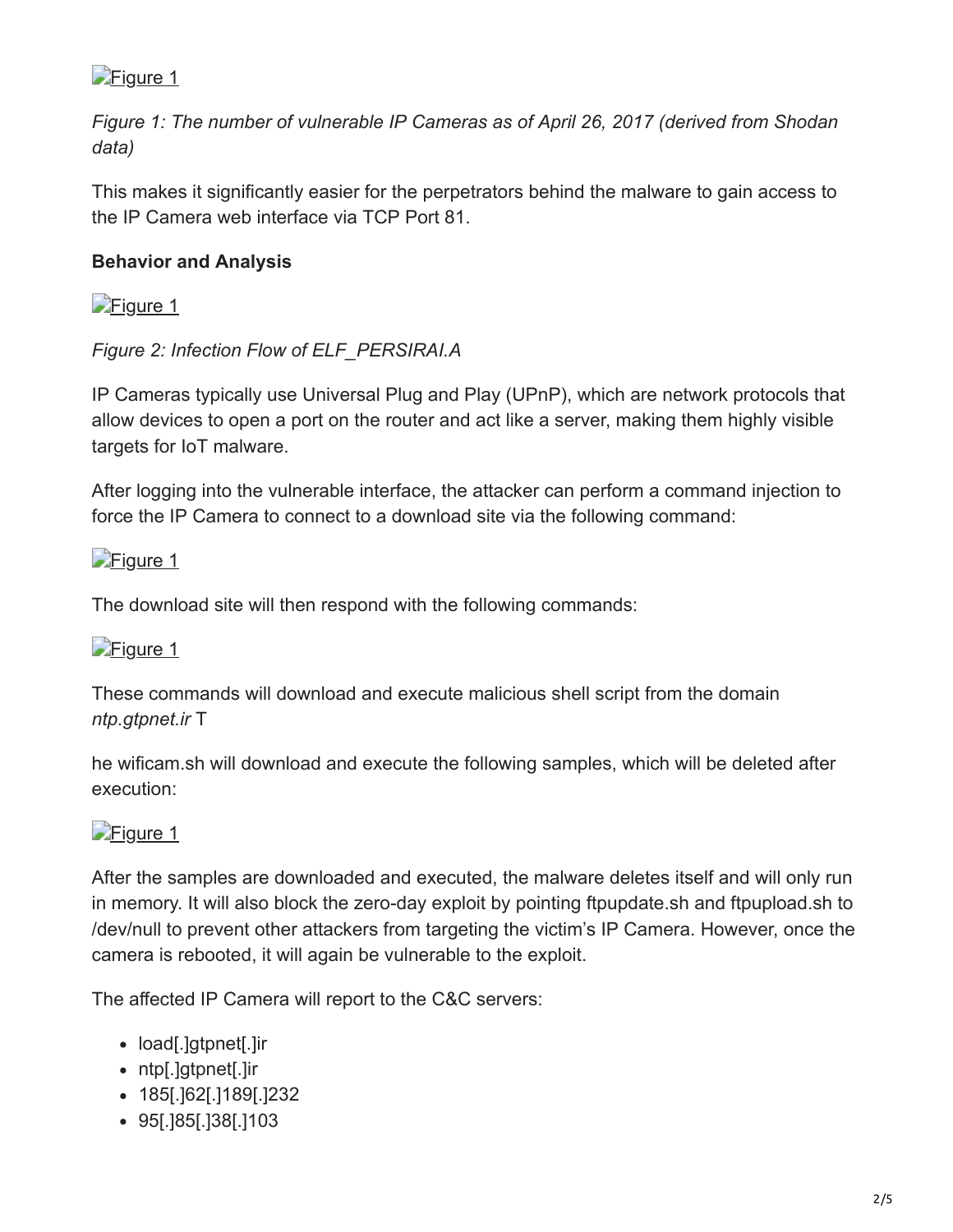After receiving commands from the server, the IP Camera will then start automatically attacking other IP Cameras by exploiting [a zero-day vulnerability](https://pierrekim.github.io/blog/2017-03-08-camera-goahead-0day.html) that was made public a few months ago. Attackers exploiting this vulnerability will be able to get the password file from the user, providing them the means to do command injections regardless of password strength.

A sample of the payload is shown below:

[Figure 1](http://blog.trendmicro.com/content/dam/trendmicro/global/en/migrated/security-intelligence-migration-spreadsheet/trendlabs-security-intelligence/2017/04/persirai-sample-payload.jpg)

*Figure 3: ELF\_PERSIRAI.A sample payload*

The IP Camera will then receive a command from the C&C server, instructing it to perform a DDoS attack on other computers via User Datagram Protocol (UDP) floods. Notably, Persirai can perform User Datagram Protocol (UDP) DDoS attack with SSDP packets without spoofing IP address.

The backdoor protocol can be seen below:

[Figure 1](http://blog.trendmicro.com/content/dam/trendmicro/global/en/migrated/security-intelligence-migration-spreadsheet/trendlabs-security-intelligence/2017/05/persirai-protocol.jpg)

*Figure 4: C&C server backdoor protocol*

The red portions indicate communication from C&C server to the victim's IP camera. It contains the attack commands and DDoS target IP and port.

[Figure 5](http://blog.trendmicro.com/content/dam/trendmicro/global/en/migrated/security-intelligence-migration-spreadsheet/trendlabs-security-intelligence/2017/08/figure5_persirai.jpg)

### *Figure 5: Special characters used by Persirai*

C&C servers we discovered were found to be using the IR country code. We also found some special Persian characters which the malware author used.

The IP Camera manufacturer for the sample we used claimed that the latest firmware addressed the vulnerability, so we tried updating the firmware of the IP Camera. However, the firmware indicates that it is already using the latest version.

[Figure 1](http://blog.trendmicro.com/content/dam/trendmicro/global/en/migrated/security-intelligence-migration-spreadsheet/trendlabs-security-intelligence/2017/05/persirai-update.jpg)

*Figure 6: IP Camera firmware*

## **Conclusion and Mitigation**

Aside from being the first malware that brought IoT security into the limelight, we also noted how Mirai's open-source nature gave it the potential to act as the core template upon which future IoT-centric malware will be built upon.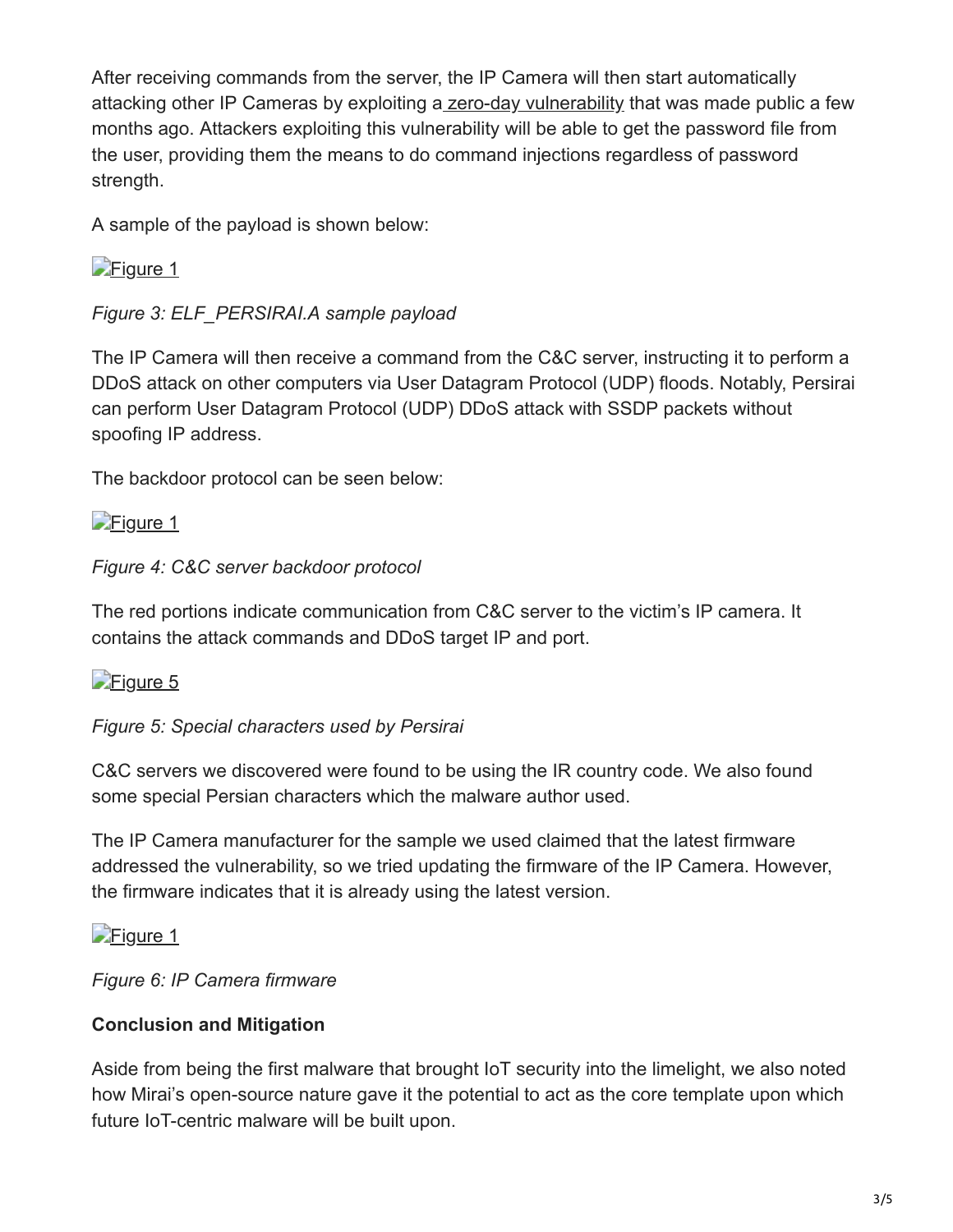As the Internet of Things gains traction with ordinary users, cybercriminals may choose to move away from Network Time Protocol (NTP) and Domain Name System (DNS) servers for DDoS attacks, instead concentrating on vulnerable devices—an issue compounded by users that practice lax security measures.

A large number of these attacks were caused by the use of the default password in the device interface. Thus, users should change their default password as soon as possible and use a strong password for their devices.

However, as seen in the presence of the password-stealing vulnerability mentioned above, a strong password alone does not guarantee device security. IP Camera owners should also implement other steps to ensure that their devices are protected from external attacks. In addition to using a strong password, users should also disable UPnP on their routers to prevent devices within the network from opening ports to the external Internet without any warning.

The burden of IoT security does not rest on the user alone—it's also dependent on the vendors themselves, as they should be the ones responsible for making sure that their devices are secure and always updated. In line with this, users should make sure that their devices are always updated with the latest firmware to minimize the chance of vulnerability exploits.

#### **Trend Micro Solutions**

In addition to the best practices mentioned above, users can look into solutions such as [Trend Micro™ Security](http://blog.trendmicro.com/en_us/forHome/products.html) and [Trend Micro Internet Security](http://blog.trendmicro.com/en_us/forHome/products/internet-security.html), which offer effective protection for threat's to IoT devices using security features that can detect malware at the endpoint level. [Connected devices are protected by security solutions such as Trend Micro Home Network](http://shop.trendmicro-apac.com/homenetworksecurity/) Security, which can check internet traffic between the router and all connected devices. In addition, enterprises can monitor all ports and network protocols to detect advanced threats and protect from targeted attacks via Trend Micro™ Deep Discovery<sup>™</sup> Inspector.

[Deep Discovery Inspector p](http://blog.trendmicro.com/en_us/business/products/network/advanced-threat-protection.html)rotects customers from this threat via these DDI Rules:

- DDI beta rule 3664: "IP Camera Remote Code Execution HTTP (Request)"
- DDI beta rule 3665: "IP Camera Authentication Bypass HTTP (Request)"

Users with [Trend Micro Home Network Security](http://shop.trendmicro-apac.com/homenetworksecurity/) are protected via the following signatures:

- 1133578 WEB GoAhead system.ini Information Disclosure Vulnerability -1 (CVE-2017- 5674)
- 1133642 WEB GoAhead system.ini Information Disclosure Vulnerability -2 (CVE-2017- 5674)
- 1133641 WEB Shell Spawning Attempt via telnetd -1.u